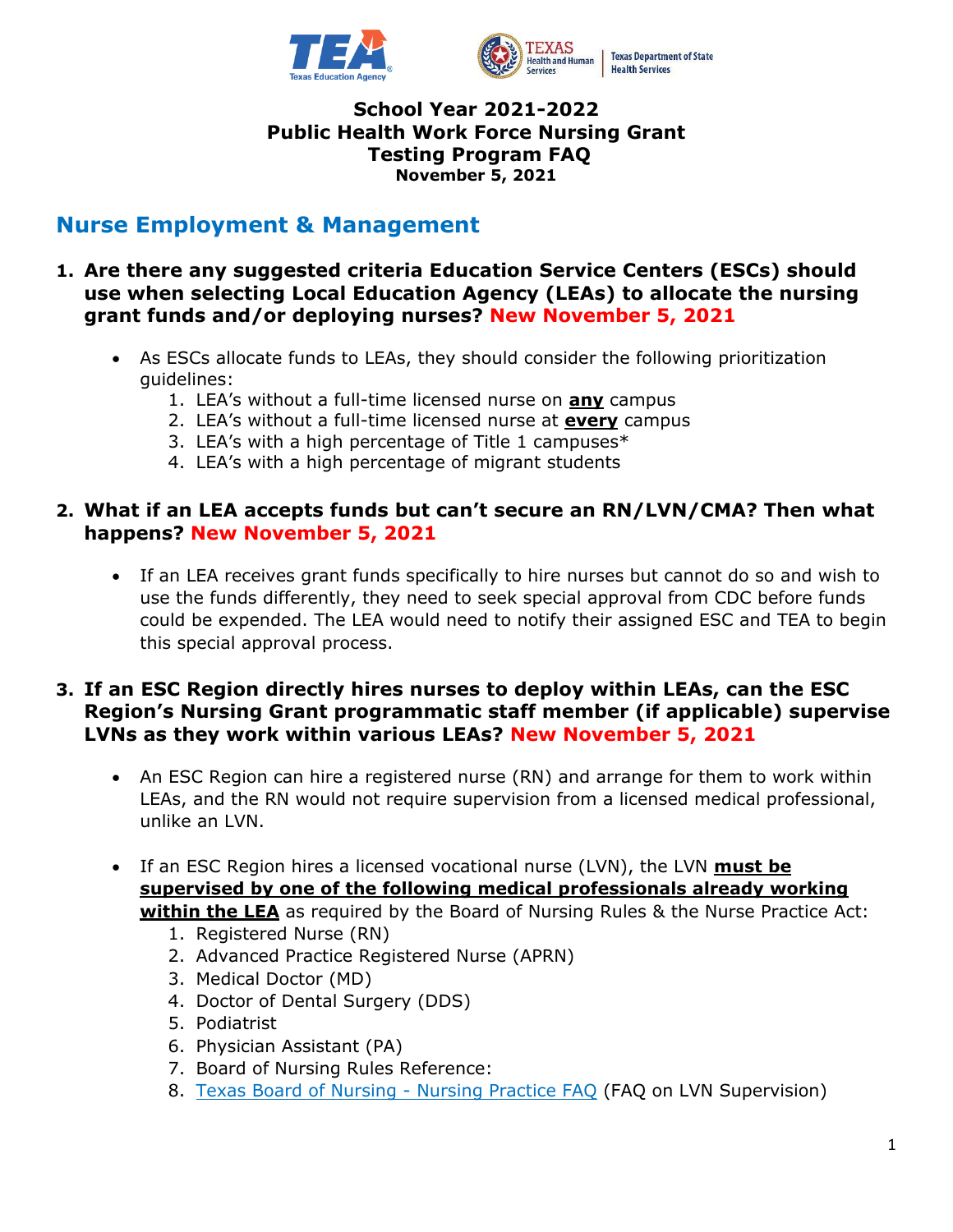

- 9. [Texas Board of Nursing -](https://www.bon.texas.gov/practice_bon_position_statements_content.asp#15.13) Practice Nursing Practice (Board of Nursing Position Statement on the role of RN and LVN in a school setting)
- Supervision of clinical practice must be managed by one of the individuals listed above due to the complexities of nursing supervision.
- **4. TEA FAQ states that RN supervisors for LVN, CMA, CNA must be an employee of the district. The nurse requirements state that the supervisor is dependent on the scope of the work and may not be an employee of the facility. Can you clarify? We are thinking about hiring RNs at the ESC that would travel and fulfill the supervisory role for LVNs, CMAs, CNAs. Is this allowable? New November 5, 2021**
	- An RN hired at the ESC Region cannot manage LVNs, CMAs, and/or CNAs working within an LEA. The RN has to be available for everyone they are managing. This is not logistically possible across an entire region for several LEAs, as stated in the Nurse Practice Act.
	- An LVN, CMA, and/or CNA **must be supervised by one of the following medical professionals already working within the LEA** as required by the Board of Nursing Rules & the Nurse Practice Act:
		- 1. Registered Nurse (RN)
		- 2. Advanced Practice Registered Nurse (APRN)
		- 3. Medical Doctor (MD)
		- 4. Doctor of Dental Surgery (DDS)
		- 5. Podiatrist
		- 6. Physician Assistant (PA)
		- 7. Board of Nursing Rules Reference:
		- 1. [Texas Board of Nursing -](https://www.bon.texas.gov/faq_nursing_practice.asp#LVNs%20Supervision%20of%20Practice) Nursing Practice FAQ (FAQ on LVN Supervision)
		- 2. [Texas Board of Nursing -](https://www.bon.texas.gov/practice_bon_position_statements_content.asp#15.13) Practice Nursing Practice (Board of Nursing Position Statement on the role of RN and LVN in a school setting)
	- Supervision of clinical practice differs from general supervision. Supervision of clinical practice must be managed by one of the individuals listed above due to the complexities of nursing supervision.
- **5. Many charter schools/districts use CNA/CMAs to add health services capacity. Knowing that in Texas, the title "nurse" is protected in the Nurse Practice Act – what guidance should we give CNAs and CMAs about legal penalties and regulations on calling themselves "nurse" (understanding that many districts use these positions)? New November 5, 2021**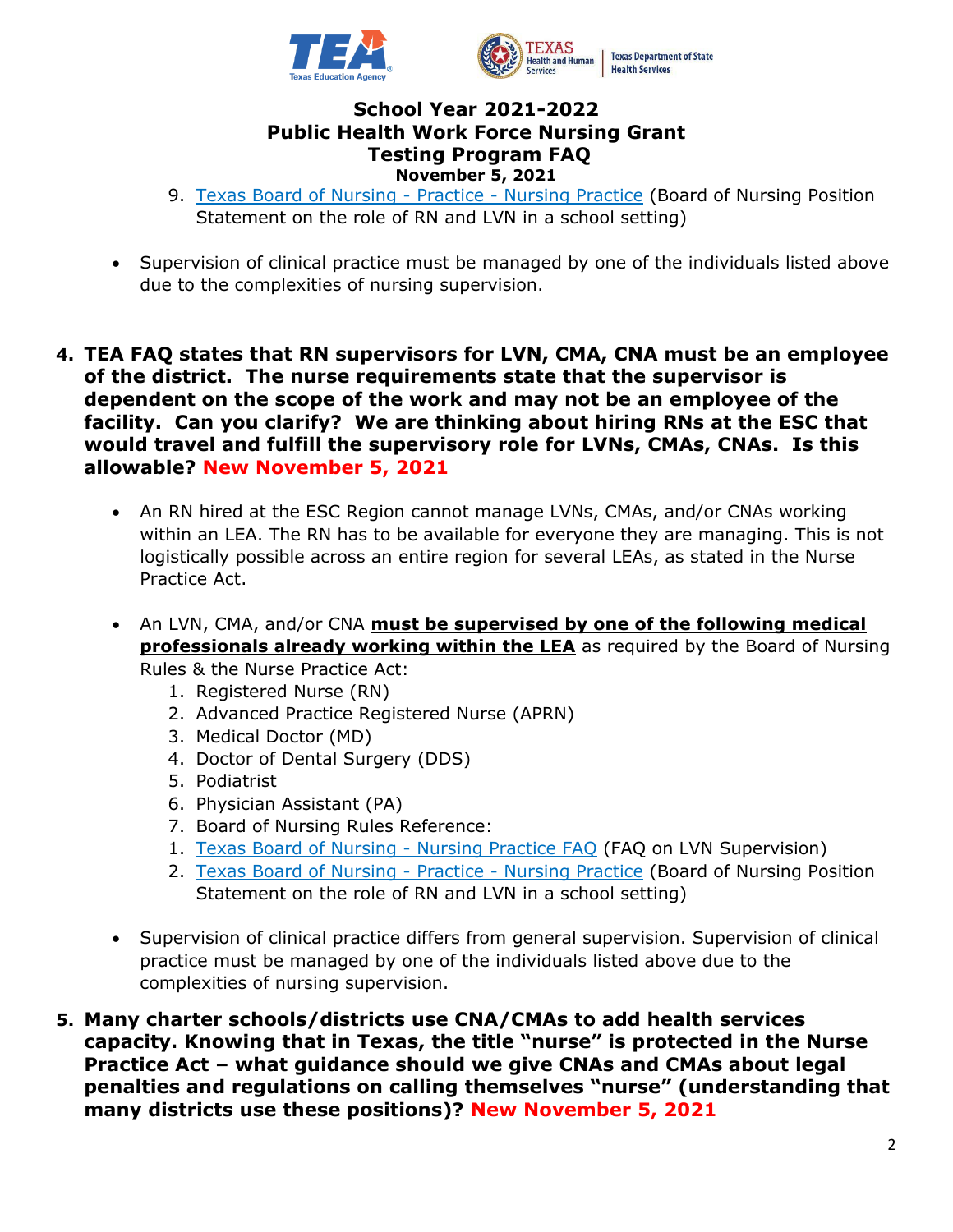

- The term "nurse" is a protected title in the state of Texas. Anyone using the title nurse must be licensed by the Texas Board of Nursing as a nurse. Violation of this law would mean the CNA or CMA practices nursing without a license and can be prosecuted. There are numerous cases where the BON has brought charges against individuals that represent themselves as a nurse. Here is the link to the Imposter Alert website. Texas Board of Nursing - Discipline & Complaints - Imposter Alerts
- CNAs and CMAs should only use those initials approved to use and should correct anyone who calls them "the nurse." In addition, the CNA or CMA cannot exercise any school-based medical authority other than what a para-professional staff person can do. A CNA or CMA can't do anything without a physician's order or direction from the individuals listed to answer questions 3 & 4.

# **Reporting Requirements**

## **6. What are the specific reporting requirements, and who is the data being reported to for the grant? TEA? DSHS? CDC? etc. New November 5, 2021**

- All ESC's that receive funds would report the data from the LEA's they are covering to TEA. The detailed timeline for reporting will be provided to ESC's as they move forward in the grant application process. The specific metrics/reporting requirements are as follows:
	- o Financial expenditures (quarterly)
	- o Number and type of staff hired (semi-annually)
	- o Diversity metrics of staff hired (semi-annually)
	- o Equity and inclusion activities (semi-annually)
	- o Equipment purchased (semi-annually)
	- o Trainings conducted (semi-annually)

# **7. If the ESC hires an RN to be able to send out to assist districts and provide training, is that program or administrative costs? New November 5, 2021**

• This would be considered a program cost(s).

# **8. What are the specific requirements in the definition of diversity, equity, and inclusion from the Nursing Grant? New November 5, 2021**

- The Diversity Equity and Inclusion (DEI) metrics reporting requirements include:
	- i. Hiring staff  $( # of staff hired)$
	- ii. DEI relevant training  $(#$  and type of trainings held)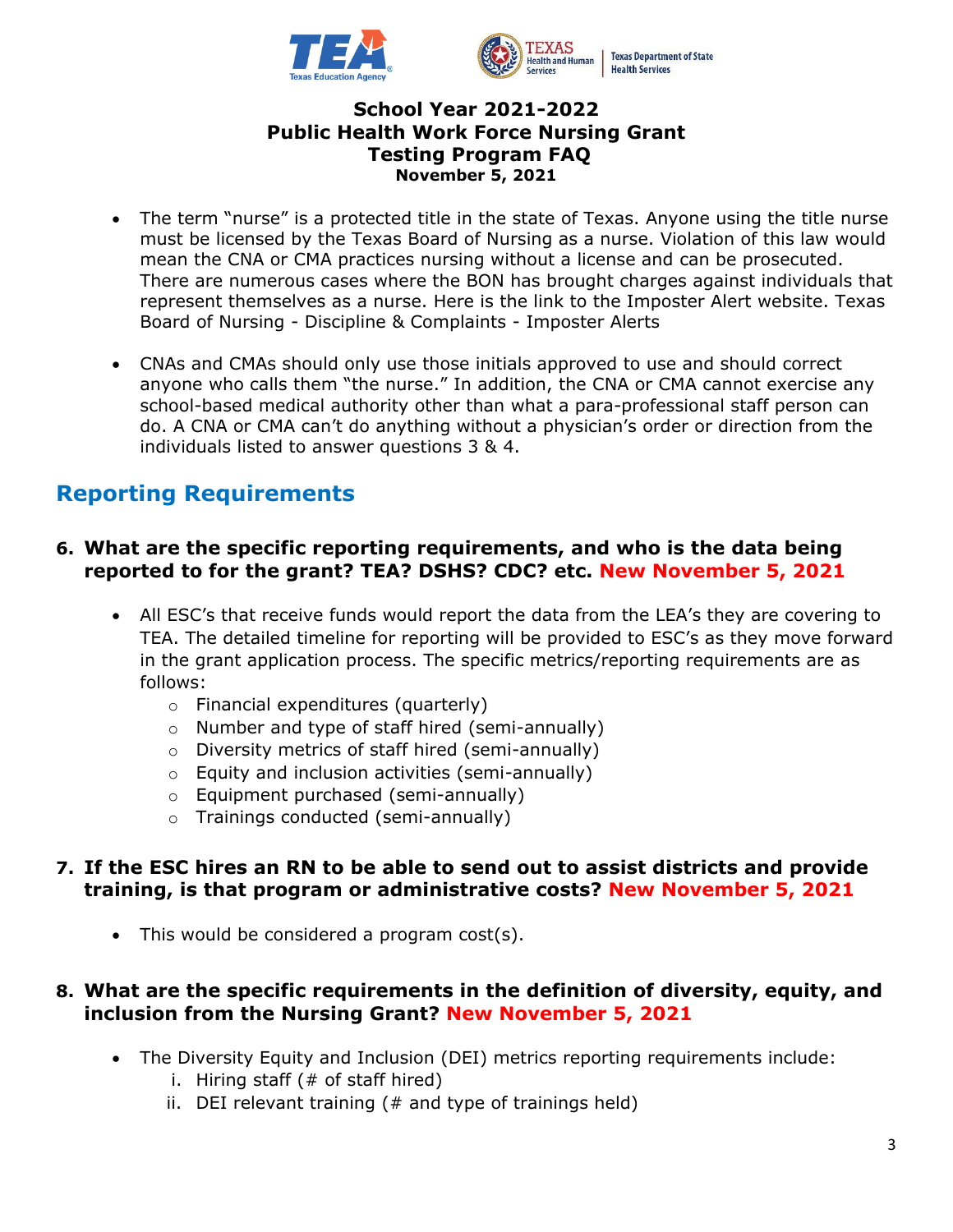

- iii. Establish a health equity team to hire a workforce representing diversity in the communities/LEAs being served.
	- a. This could be done at the ESC and/or LEA level
- We encourage the Nursing Grant ESC recipients to reach a wide range of LEAs representing diverse communities/groups that could include the following populations: English Language Learners, Title I, migrant communities, SPED, alternative schools, etc.

# **Allowable Costs & Activities**

- **9. The grant allows funds for office supplies but not clinic supplies. How does this apply to items that are essential for nursing work? New November 5, 2021**
	- **This is determined on a case-by-case basis, but here are some examples that the CDC grant manager has determined:**

#### o **Allowable**

- Stethoscopes
- Oxygen Monitor/Oximeter
- **Blood Pressure Cuffs**
- Eye Exam Sheet (non-electronic)
- Otoscope
- Laptop/Screens/Printers
- Food Saver (to make ice packs)

#### o **Not allowable**

- Exam Tables
- Eye exam sheet (electronic)
- Audiometer
- Bed for Clinic Area
- **•** Thermometer

## **10. What stipends or retention are allowed as part of the grant? New November 5, 2021**

• Retention and signing bonuses are allowable expenses. Stipends for additional duty/work are not.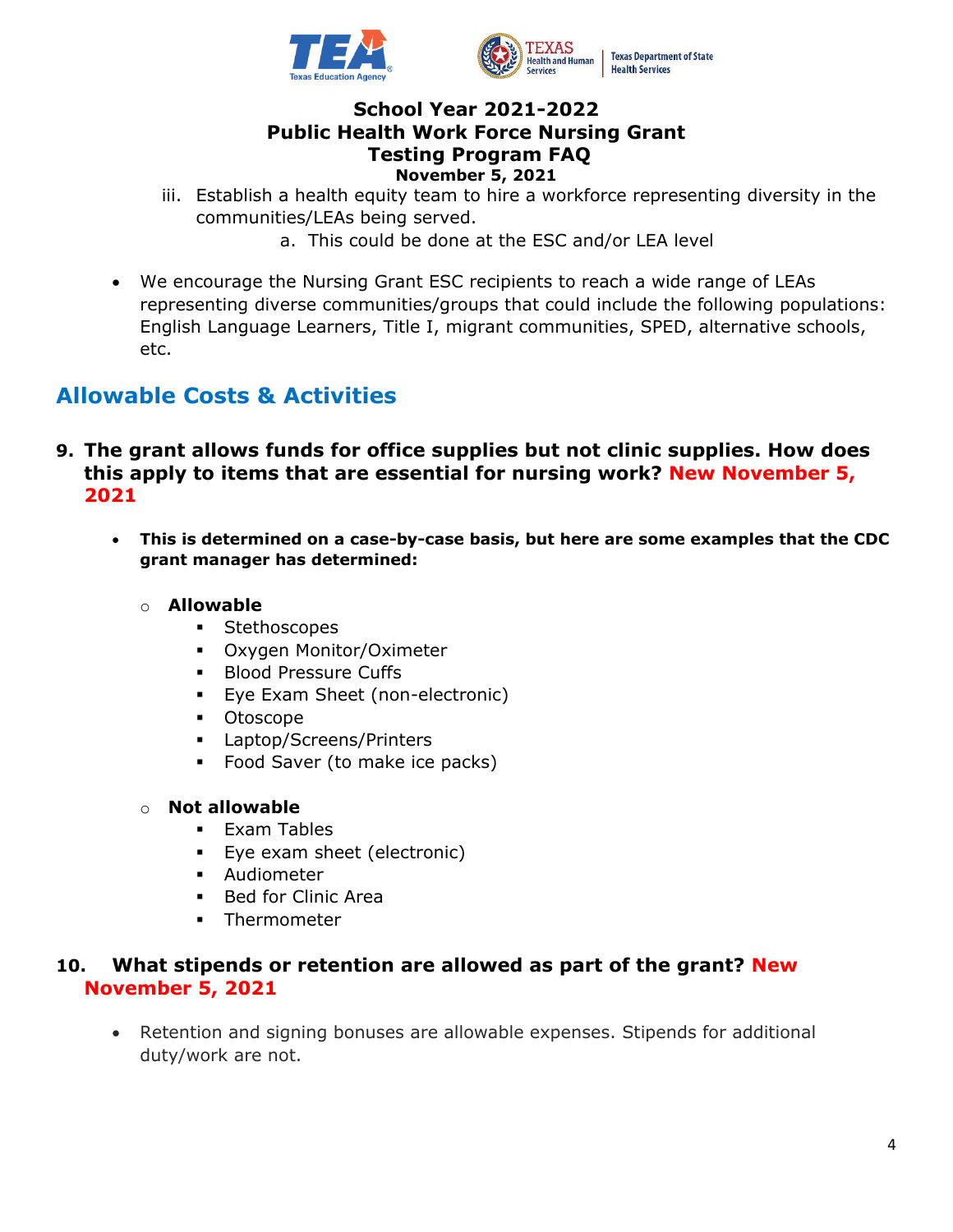

- **11. Given the grant posting timeline, we were unable to hire nurses for the start of the school year (2021-22). This means there might be extra funds in the budget that we'd like to carry over to year 2. Will this be allowable, or will there be a different way to spend those funds? New November 5, 2021**
	- This question is pending an answer from federal grant authorities. At this time, the answer is no, but that could change.

## **12. Can the funds be used to hire a substitute nurse to work across campuses when the nurse is out? New November 5, 2021**

- Yes, because the grant guidance document specifies the following roles are allowed:
	- Permanent full-time and part-time staff
	- Temporary or term-limited staff
	- Fellows
	- Interns
	- Contractors or contracted employees

## **13. Can multiple small districts (ex. 250-300 enrollment) gather to form a consortium, with one being the fiscal agent for the ESC to provide a salary to the consortium to hire an RN? New November 5, 2021**

• Shared Services Arrangements (SSA's) are not allowed for this grant. Only ESCs are permitted to apply for this specific grant. One option could be for ESC's to flow funds to LEA's through class object code 6200, "professional fees & services."

# **14. Is the March 2023 end date for ESCs or districts firm? In other words, could the ESC send a quarterly payment in March to a district that would include money for the RN's salary in April and May? New November 5, 2021**

• All grant activity must be completed by March 31, 2023, which means quarterly payments for services/salaries beyond that date are not allowed--the benefit must be realized within the grant term.

## **15. Lots of ESCs do health-related trainings for LEAs. Can the expenses of delivering those trainings be considered an allowable expense? What would need to be true for those trainings to be allowable? New November 5, 2021**

• Delivering health-related education trainings to school nurses by an ESC is an allowable expense; however, it should be the minority expense. The majority of the funds must be expended on hiring.